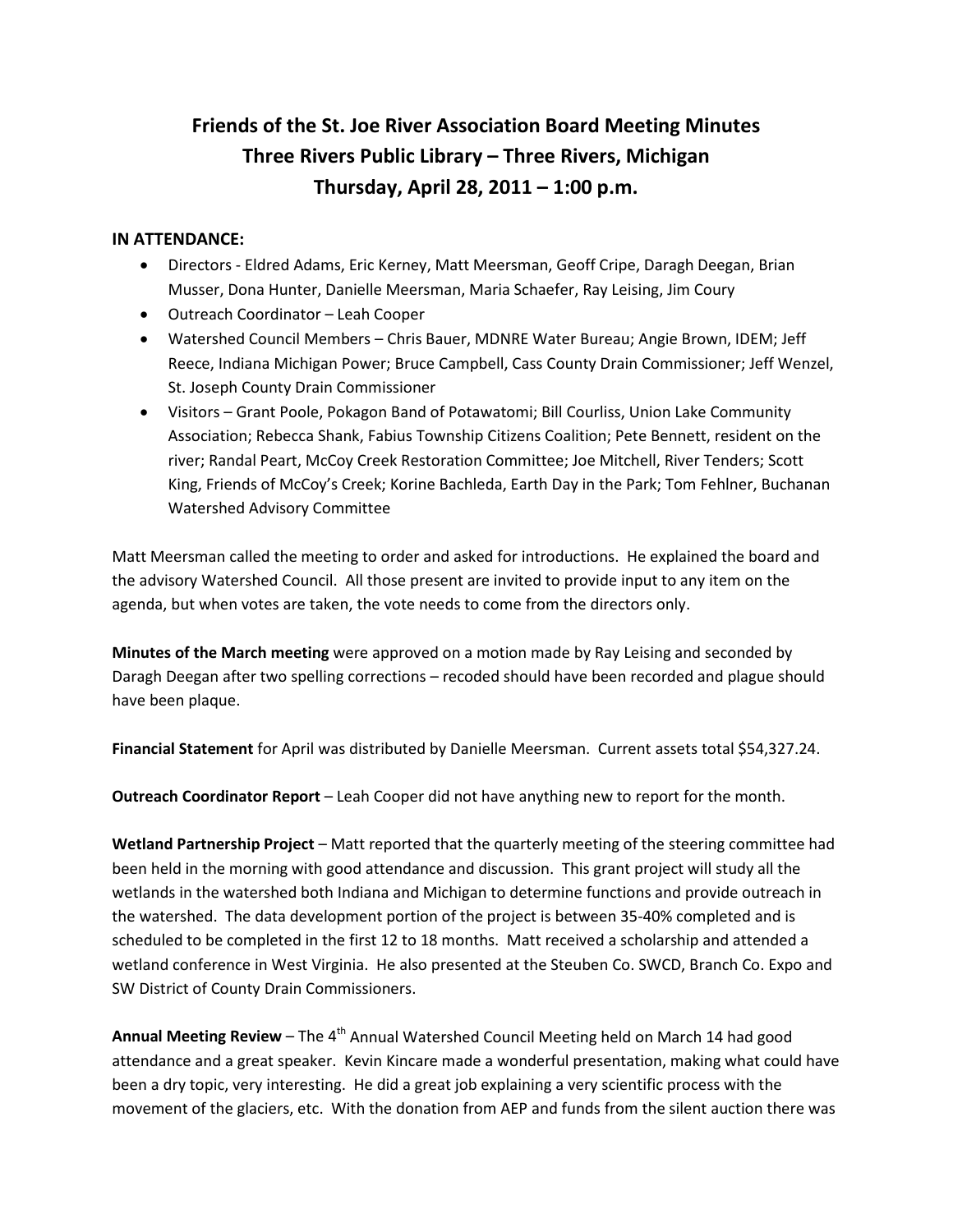actually a profit made on the meeting. Matt adjusted the terms of the three new board members due to miscalculation made at the March meeting. Ray Leising's term will expire in 2013 instead of 2012; with Brian Musser in 2014 instead of 2013; and Maria Schaefer in 2014 as well. This will allow for the potential of 5 board members changing per year.

**Pucker Street Dam Project** – Ken Crown, who is involved with a group interested in removing the dam on the Dowagiac River at Niles, emailed Matt and suggested FotSJR should become part owners of the dam with Trout Unlimited. Matt invited Ken to present a proposal to the Board, but informed him that it wasn't something the FotSJR would normally get involved in.

**Commemorative Stone Dedication Ceremony** – As everyone knows, Al Smith passed away a few weeks ago. Matt had the opportunity to meet with the family, including Al before he passed away. It was a very good visit and Matt told them about the dedication of a stone marker. Al was an ex-Marine and normally rather stoic, but he was very moved by the plans. He had been struggling with the thought that he had not left a legacy behind, but this brought home to him the importance of the role he has played in the organization. Family, along with Margaret, is very excited and they are planning to attend the dedication ceremony. Some of them will be flying in from quite a distance. Matt has met with the city engineer on site and has seen the stone. He has been struggling to get a proof of the plaque, but the size will be 9" x 12". The stone has one flat side, which will give a good place to set the plaque. The stone should be in place in a week or so. Matt will get in touch with Ron Niezgodski, Rutty Adams and Martin Franke about getting the plaque placed on the stone, once he has it. There is power available on site. River Network is also honoring Al as a national hero of the river at the National River Rally.

The dedication will take place at 3:00 p.m. on May 26. Matt will say a few words and would like to have Jim Coury and Rudy Kappe speak also. It would be nice to have anyone who is present to share memories of the river and stories about Al. Bruce Campbell will try to get elected officials there from both Indiana and Michigan. Karen Mackowiak could probably help with that. Someone should contact the Three Rivers Chamber of Commerce. The newspaper will be contacted for coverage. The stone will be covered and then Margaret can remove the covering. It was suggested having some flowers there and possibly a light. It was also suggested having something for everyone to take home, possibly a ribbon or a native plant. Dona will bring a portable PA system in case it is needed.

**McCoy Creek Watershed Project** – They are requesting support from FotSJR on their "Fish America" grant proposal. The project is to remove the dam and pond at Buchanan and create a small whitewater riffle within the creek channel. The project is being sponsored by City of Buchanan, Friends of McCoy Creek, Buchanan Preservation Society, Michigan DNRE, Fisheries Division and River Tenders, Inc. There had been some conflict going on between two groups, so a committee was formed to hash out the problem and create a comprehensive plan. This stream is a designated cold water trout stream with salmon and steelhead. Daragh Deegan has been working on the fish migration barrier inventory project with FotSJR and the U.S. Fish and Wildlife Service. That project is prioritizing the removal of fish barriers and the dam on McCoy Creek in Buchanan will likely rank in the top ten. On a motion made by Ray